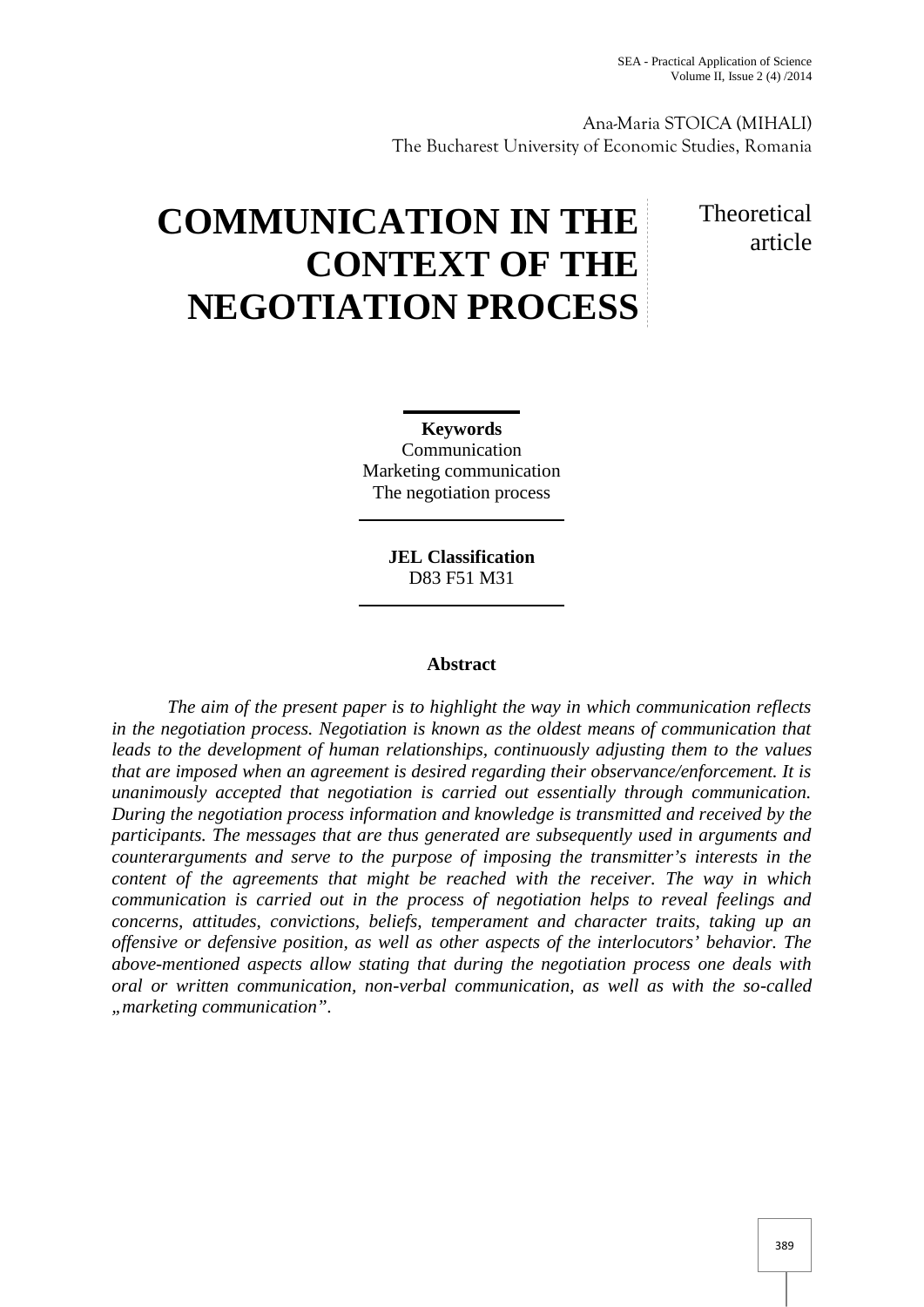#### **Introduction**

As a matter of fact, the literature records essentially two types of definitions of communication, in accordance with two different approaches of the term. The first uses a simple logical pattern, according to which an entity emits a message to another entity that acts as a receiver; the latter demonstrates that the message produced a certain effect through the feed-back that he/she gives. The second approach places communication within the negotiation space and focuses on the quality and meaning of the messages, both the transmission and the reception being influenced by the interlocutors' expertise, culture, openness towards consensus and towards reaching an agreement. According to this latter definition, communication fosters interpersonal relationships, human interactions directed toward consensus.

# **Current stage of the knowledge**

Communication characterizes to a great extent human beings, their identity, the life and activities they carry out, their interaction and relationships with the other individuals. Consequently, it is inherent to the development of society as a whole.

Due to these aspects that are unanimously accepted, communication has always been a main concern for the researchers and for all those interested in understanding and using its mechanisms in the domains in which they work. Nowadays, nobody questions the importance of communication any longer, but people try to find out ways to increase its effectiveness. The diversity of the domains to which communication researchers pertain leads to various approaches from the different perspectives specific to the sciences in which the respective researchers have expertise, while the observations and conclusions are expressed in the languages proper to these sciences.

In his work entitled *Tratat de comunicare și negociere în afaceri* (Treaty of business communication and negotiation), tefan Prutianu quotes the definition given to business communication by the mathematician Warren Weaver, according to whom  $-$ , Communication means all of the procedures by which one mind may affect another. The interpretation of this definition reveals the fact that people do not confine themselves to the act of merely informing. They react. They influence one another and persuade or not one another. Besides the informational content as such, that may well circulate between intelligent machines, human communication triggers and sets in motion feelings, emotions, attitudes and convictions or beliefs... Obviously, human communication does not sum up to its verbal aspect, namely to speaking or writing. Moreover, its non-verbal manifestations (voice

volume, tone of voice, accent, look, body posture, distance, clothing, gesticulation, mimics, etc.) prevail as compared to the verbal ones*.*" (Prutianu, 2008, pg. 339-340)

In the communication area, Gilles Amado and André Guittet *(Dynamique des communications dans les groupes)* bring to the fore the fact that ..there is communication whenever an organism of any kind, particularly a living organism, can affect another organism, by modifying this latter or by modifying its very action, through the transmission of information (and not through some direct action like that exercised by a physical force which activates some energy)". (Amado & Guittet, 2012, p. 5)

The definitions given by communication specialists focus on the senders and the receivers. The rule that senders apply is to use those forms and means of communication (promotional communication, negotiation, verbal and non-verbal messages, etc.), those sciences (rhetoric, psycho sociology, acting, etc.) that are likely to induce in the receivers' minds the conviction that the messages delivered are useful to them and subsequently the idea that they should reach consensus. In the receivers' case, the feed-back that they provide must be well self-controlled so as to allow them to assume a most favorable position when they take up the sender's role. The communication process presupposes switching roles, from sender to receiver and the other way round.

Communication specialists and researchers point to the irreversible character of communication. The negative impact of certain pieces of information or wrong/inappropriate messages cannot be cancelled, at the most they can be reconsidered so as they may be somehow attenuated; in most of the cases, however, the initial impact comes to obsess the interlocutor. The same thing happens when communication is successful and when it is re-initiated the interlocutors rely on the continuation or keeping of communication in the same line of thought. Nothing remains the same after communication occurs. People change, their determination alters; their behavior is projected on the coordinates of what they become.

Whether we want it or not, we communicate. In other words, this is a result of the stakeholders' behavior, which has the meaning of a message. When we communicate voluntarily, we use words, messages, symbols, or nonverbal elements. We communicate in speech in the contexts of various debates, meetings, interviews, round tables, colloquies, etc. We communicate in writing when we send e-mails, letters, offers, CV-s, text messages, reports, etc. We use all the means of non-verbal communication when we consciously make certain gestures, put on certain clothes, use our mimics, position of the head, hands or legs, etc.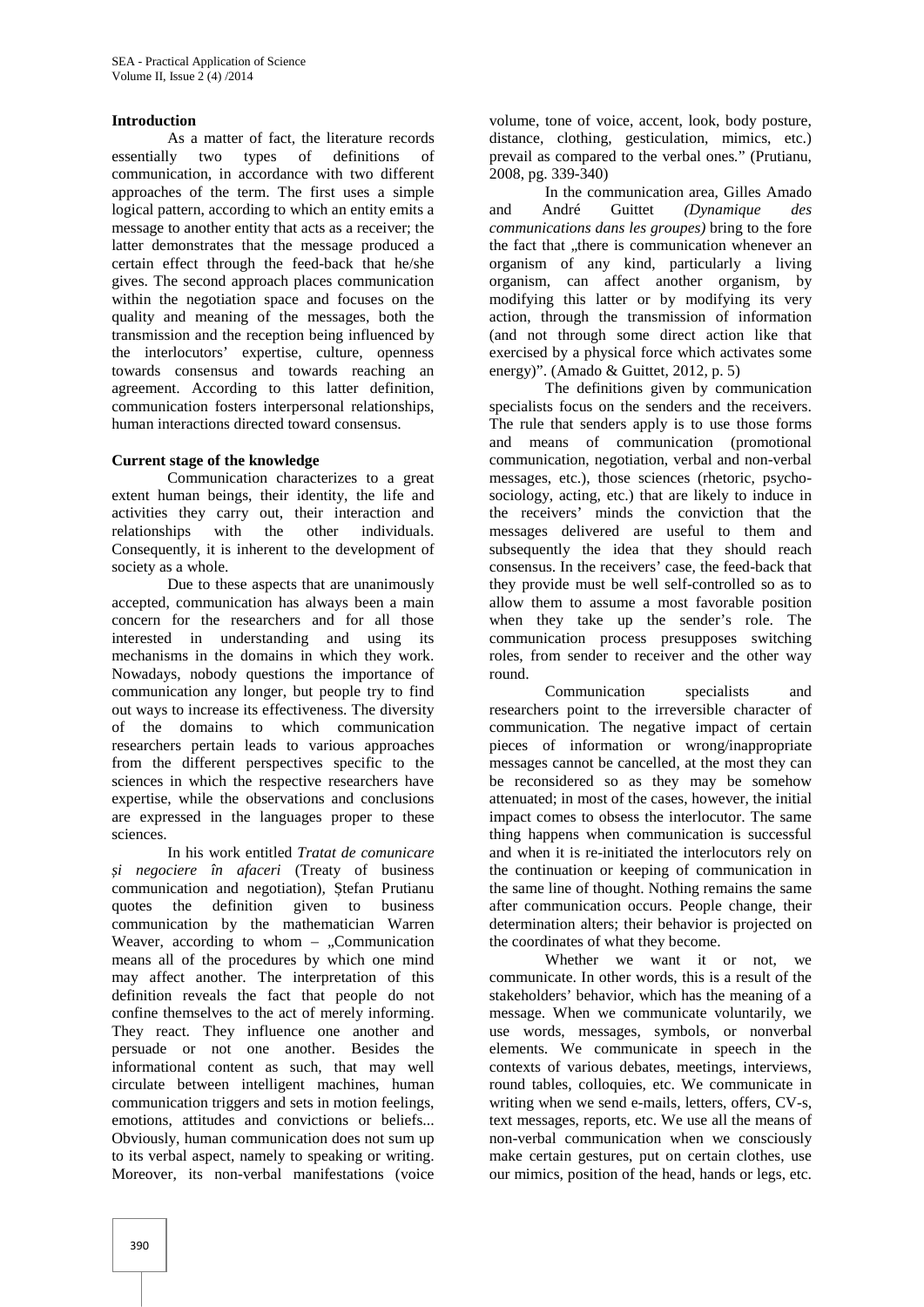Nonetheless, we also communicate involuntarily, especially when we leave our nonverbal language unattended, showing boredom, contempt, blatant distrust; shying away, speeding one's pace, etc. also indicate disagreement or lack of interest toward the effective or potential receiver.

In order to take place more easily and be successful, communication in the context of the negotiation process must be envisaged from the perspective of the marketing communication (promotional communication), which is described by Chris Fill as a "management process through which an organization engages with its various audiences. As a consequence of understanding an communications environment. organizations seek to develop and deliver messages to their identified stakeholder groups, before evaluating and acting upon the responses. By conveying messages that are of significant value, they encourage audiences to offer attitudinal and behavioral responses". (Fill, 2010, p. 16)

Nowadays marketing communication has led to the appearance of a real scientific apparatus and a complex pack of procedures able to generate thinking and subsequently specific activity concerning both "intentional communication techniques (in the case of advertising, product promotion, public relations, namely actions concerning the image, direct marketing and personal selling, etc.), as well as unintentional communication techniques (the brand, the price, store location, the personnel's behavior or the environment, etc.)." (Shimp & Andrews, 2013, p. 7)

Communication influences the consolidation and development of society as a whole and especially of the organizations that compose it. Human beings, their actions, the way they communicate provide the meaning and the value of the organizations they are part of. In the marketing field this aspect is particularly complex and in most of the cases crucial for the existence of the organizations.

The notion of "marketing communication" implies the transmission of the marketing communications from the organization towards its internal as well as external audiences, in the context in which there is a wide range of adequate means and tools that support this process and facilitate its deployment. All the undertakings are tailored to fit the characteristics of the target audience. Inside the organization, the marketing communication serves to send messages towards and among the employees, so that they "come to speak the same language", to detain the same basic information they should have in mind when carrying out the actions meant to achieve the employer's target objectives. On the other hand, by communicating with the exterior, the organization aims at creating, developing and consolidating relationships with the public opinion, the suppliers, the distributors and the consumers. Consequently, the organization does not envisage a short-term temporary partnership, but the creation and development of a long-term relationship, the loyalty of the customers pertaining to various categories of the public, the formation of their constant habits of buying the products offered by the organization.

Communication is a process of adjustment to various situations, provided that the messages are clear and concise in order to allow the interlocutor to get their correct meaning and react adequately. Any message, irrespective of its complexity, generates reactions and relationships among the interlocutors. Through communication, the participants in the negotiation process influence one another mutually to the purpose of persuading one another, by sharing values and interests that converge towards agreements meant to regulate the development of further activities.

According to these approaches, communication envisaged under its various forms that we have mentioned above, ensures the necessary transparency so that the participants in the negotiation may become aware of the various conclusive aspects relating to the activity of the partner organization or to the products that it offers. Communication cannot be avoided if it has been decided that negotiation is to take place. During the negotiation process roles switch. One receives or sends messages by turns.

Consequently, communication is present throughout all the stages of the negotiation process (pre-negotiation, the actual negotiation, post negotiation proto-negotiation). These activities mutually build one another or each begins only after the previous one has been concluded. Proto negotiation occurs continuously and influences pre negotiation, the actual negotiation and post negotiation. Each of these stages is important. "Negotiating is a give-and-take process. This exchange requires that you establish priorities about what you want to gain and what you are willing to give up. When you are clear about the purpose of the negotiation, you can develop a hierarchy of demands." (Levinson, Smith, & Wilson, 2004, p. 37)

# **Communication in the stages of the negotiation process**

# **1. Communication at the pre-negotiation stage**

At this stage, marketing communication should be the most effective. Ideally, marketing communication occurs continuously, based on a schedule and an adequate budget for its achievement. When communication ensures the exchange of information, messages and signals, it is voluntary/intentional. At the pre-negotiation stage, the potential negotiators exchange enquiries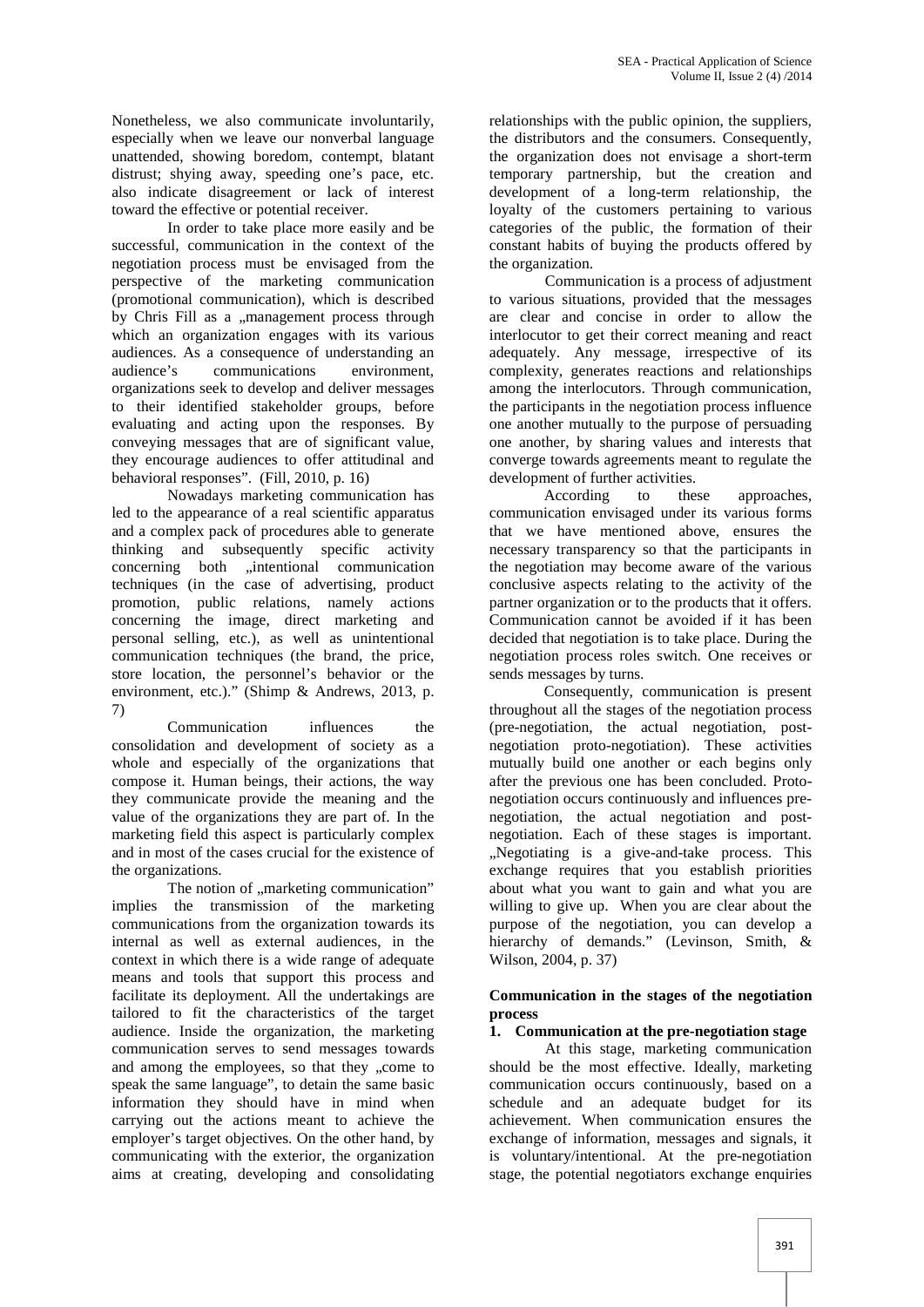and offers. While the tenderer transmits information, the enquirer gathers existing information about the potential partner. They exploit the information that is delivered through involuntary communication. As a matter of fact, no stage of negotiation can take place unless we communicate verbally or non-verbally (written or oral messages, communicated through direct mail, e-mail, fax, or telephone). According to tefan Prutianu, communication develops on two levels: the content and the relationship. "No human communication sums up to merely transmitting information, but also induces a certain behavior. The information alone is not enough to trigger the behavior………. The verbal language communicates ideas, notions, concepts, at the level of the content of communication. The non-verbal component communicates affective states, emotions, feelings, attitudes, at the level of the relationship between the interlocutors.…….... At the level of the content, words carry out information. At the level of the relationship, the voice and the body provide information on the information." (Prutianu, 2008, p. 346)

The constant development of a<br>nal communication plan allows promotional communication plan allows negotiators to raise awareness of the organizations they represent, to get to know the current offer of their partner, the institutional image and the market positioning. All these aspects are important during the pre-negotiation stage (they facilitate gathering information and the elaboration of the negotiation files), as well as during the actual negotiation stage.

They also help reduce the distrust, the suspicion, the misevaluation of the partner's strength.

They allow the extrapolation of the institutional image prior the post-negotiation stage, facilitating the conclusion of a new agreement or the prolongation of the existing one.

The unseen part of the negotiation process is underlined by the previous promotional communication and sometimes rolls obsessively in the partners' minds, which results in a negative impact on the production of offensive arguments counter arguments during the dialogue.

However, we may conclude that the application of a promotional communication plan impacts to a great extent upon the successful conclusion of an agreement between the participants in a negotiation process.

At the pre-negotiation stage the negotiation scenario is set up, the roles of the interlocutors/negotiators are established; the messages to be communicated are defined and encoded in the symbols considered the most appropriate. The communication channels are chosen. On the other hand, the decoding, interpretation and processing of the messages received take place. When the voluntary exchange

of information and message at the pre-negotiation stage is re-initiated, the feed-back allows the evaluation of the degree of understanding of the message by the partner/interlocutor.

At the pre-negotiation stage there occurs the so called pre-communication that paves the way for the actual negotiation.

# **2. Communication during the actual negotiation**

The success of the negotiation process relies actually on the successful communication between the negotiators. The guarantee of the success lies in the application during communication of certain rules rendered objective by the negotiator's expertise, and acquired from numerous authors that analyzed the domain in question, summing up and validating the collective expertise.

In the same context we present a series of recommendations synthesized from the literature we have studied, out of which we may mention the following:

- The need to plan communication. The analysis of the messages that are to be delivered. The awareness of their logical weight and the thorough understanding of the semantics of the terms used;
- The granting of agreement by the managerial team and the granting of impartiality and objectivity to the messages;
- The identification and commitment to the objective of communication without any deviations or details that could dilute the persuasive force;
- The need to decipher the physical and moral impact of the messages that are delivered through the verbal and non verbal communication;
- The need to exploit the capacity to empathize with the interlocutors, namely the rule of putting oneself in the partner's place;
- The compliance, throughout the negotiation process, of the rule of asking questions to keep the focus on the problem that needs solving;
- The use of communication techniques and means able to ensure agreement and enhance the perspective of future negotiations;
- The perseverance of the interlocutors;
- Listening as a dynamic feature of active communication, as a means to understand the interlocutor's message.

This stage relate to the effectiveness of verbal communication, even if this latter only contributes by 10% to the communication process. Therefore, this attention investment seems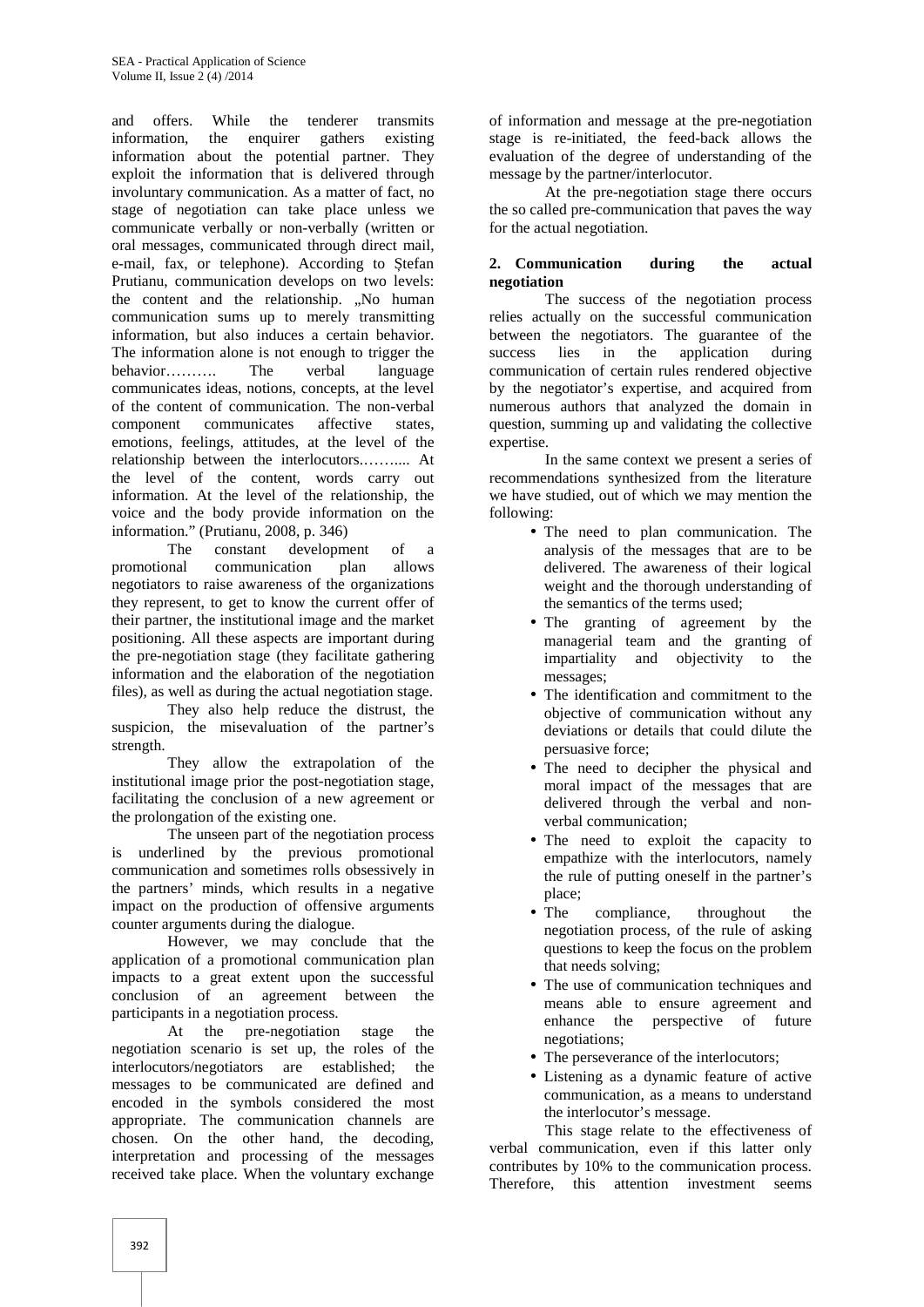paradoxical as compared to the control and self control efforts that one should make in non-verbal communication.

It seems that the mastery of nonverbal communication requires acquiring a long experience. At the same time it is compulsory to have some knowledge about role-playing, staging, drama, psychology, diction, mimics, good manners, general knowledge, etc. The process of non-verbal communication presupposes three progressive stages of learning, namely:

- Paying attention to the interlocutor in order to understand the signals he/she transmits through the position of the body, of the limbs, through the expression of the face, in general, and of the mouth and eyes in particular; relating the gestures with the words, with the tone of the voice and decoding the truthfulness or falseness of the messages;
- Paying attention to himself/herself, being aware of one's posture, attitude, gestures. Controlled display of the body and mimics that are in accordance with the message one would like to deliver;
- Using non-verbal communication as a means of self-control and in order to control the interlocutor.

Once the interlocutor's behavior and non verbal messages are understood, one may adjust his/her own behavior and nonverbal communication. The body posture, the gestures reveal the negotiators' feelings and emotions. The better one understands the interlocutor's nonverbal language, the more this can be used to the advantage of the negotiator.

# **3. Communication at the post-negotiation stage**

At this stage, communication is essentially corrective, clear and precise, without exploratory talks, especially verbal or written, consensus oriented – the consensus has been pre-established during the actual negotiation stage. Non-verbal communication does not occur at this stage. It is the glory moment of the jurists. No room for acting or for flexibility. It's the victory of the consensus, of its final consignment.

The renegotiation with a view to amending, extending certain contract terms or to include additional contract terms that provide the necessary conditions for the transaction to be fulfilled is by now leveled as far as communication is concerned by the actual negotiation.

Communication is more difficult when it has to do with the amiable settling of failure to comply with certain terms or with breaching of the contract terms. Putting forward the exculpatory arguments, meant to diminish the negative effects, falls not only on the jurists but on the entire team of negotiators.

At this stage, the negotiators take stock of the negotiations; they analyze the difference between the ideal scenario of the negotiation and what the consensus actually brought about. They diagnose the way in which communication was carried out. They lay the foundations for future negotiations.

When the negotiating parties come to settling the disputes in accordance with the legislation applicable to the agreement, communication is carried out essentially at the juridical level. The defence and the prosecution communicate in a juridical jargon, which is not an attribute of the negotiators, but is related to the interpretation of the legislation applicable to the transaction, to the revelation of legal defects that prove the weakness of the negotiating team, of the managerial team that mandated them, of the unfavorable general business environment, when this is the case.

This is the moment when the quality of the negotiating team is examined. Verdicts can be given, but, most important, instructive conclusions can be drawn, a new training programme of the team can be established, to ensure their performance and success. We have to do with a communication with a view to improvement.

# **4. Communication and its role at the proto negotiation stage**

At the proto-negotiation stage, it is marketing communication (promotional communication) that prevails.

This activity allows the tactical harmonization of the points of view, attitudes, interests which, although negotiated and agreed upon, still seem to make the partner feel skeptical or reserved about them; this state of facts can get worse and subsequently impact negatively on the carrying out of the agreement. At the same time, the harmonization become compulsory due to new evolutions in the internal and international political and economic context, due to the changes in the legal framework, to the mass communication means that influence public opinion and bear a negative impact on the continuity of the agreement that has been negotiated and signed.

The proto-negotiation fosters, ensures the optimal flow of the other stages of the negotiation process (for instance, a vast campaign for the promotion of a certain product and which is carried out during the period of validity of the draft agreement can determine the negotiating team to accept certain clauses that otherwise would have been rejected, which would have led to the failure of the negotiations).

The proto-negotiation lies in the same line as the pre-negotiation, the actual negotiation and the post-negotiation. Communication occurs voluntarily, but indirectly. It does not involve